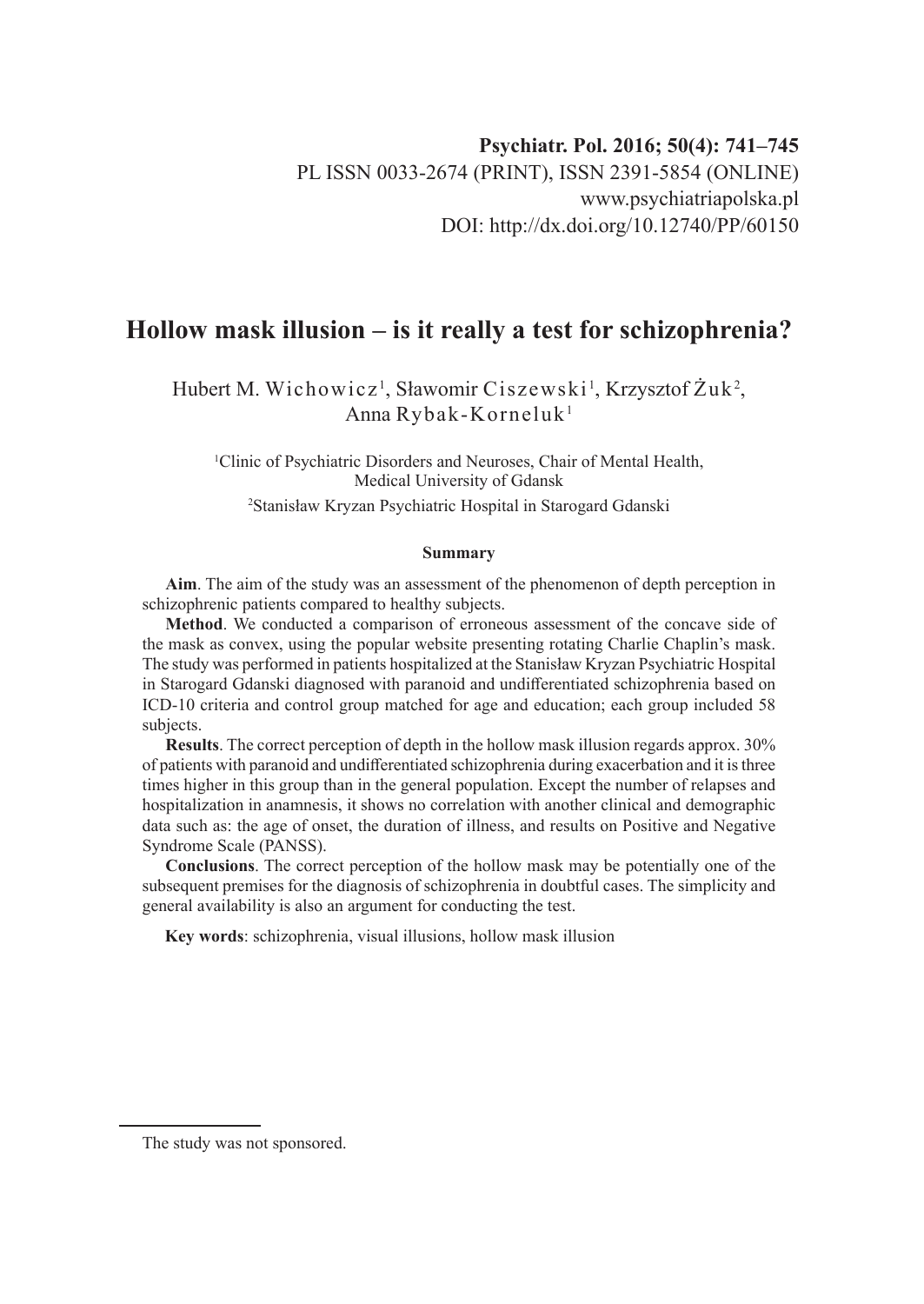## **Introduction**

With reference to our paper on the perception of physiological visual illusions by individuals with schizophrenia [1] and the view from the Internet, that "the test of hollow mask/face illusion can diagnose schizophrenia", we conducted an assessment of the phenomenon of depth perception with this test in schizophrenic patients compared to healthy subjects. The illusion of hollow mask (face) belongs to a group of perception biases, collectively referred to as "depth inversion illusion" (DII), relying on misjudging the depth as the convexity. It is known that this phenomenon occurs more often with objects familiar to the perceiver, and it is sometimes dependent on the ground on which the figure is presented. Generally, there is a tendency to interpret ambiguous, in terms of depth, presentation as convex [2].

It is also known that patients with schizophrenia are often very resistant to this type of illusion [2–6], but the studies thus far only twice exceeded the number of 20 patients.

## **Aim**

The aim of the study was to compare erroneous assessment of the concave side of the mask/face as convex, using the popular website presenting rotating Charlie Chaplin's mask (http://www.youtube.com/watch?v=QbKw0\_v2clo).

### **Material and Method**

The study was conducted in patients hospitalized at the Stanislaw Kryzan Mental Health Hospital in Starogard Gdanski diagnosed with paranoid and undifferentiated schizophrenia based on ICD-10 criteria and, as a control group, in employees of the Municipal Office in Kisielice and the District Office in Ilawa, ensuring the best adjusting of the age and education, which in the light of the research on illusions is considered to be a factor heavily determining their perception [1]. Besides these, the data on the course of the illness (the age of onset, the duration of illness, the number of acute relapses and hospitalizations) in patients were collected and Positive and Negative Syndrome Scale (PANSS) examination was performed. Subjects with unadjusted vision defect, reduced intellectual functions, concomitant neurological and psychiatric disorders (addiction, affective disorders, personality disorders), persons not understanding the presentation were excluded from the study. The study was conducted with the approval of the Independent Bioethics Commission for Research at the Medical University of Gdansk No. NKBBN/110/2014. The mask was presented on the 14-inch screen with resolution of 1366 x 768 pixels. According to the references [2] we assumed that most of the people see the mask as convex. In order to hide the main objective of the test we informed that we are measuring the time of change of mask's concavity counted from the beginning of the film's screening. When a subject stated the time we checked if he/she really saw the face as convex at the point of maximum rotation (in these cases he/she always confirmed) and the result of the test was positive. When he/she did not specify time we did not treat the test result automatically as negative, because it was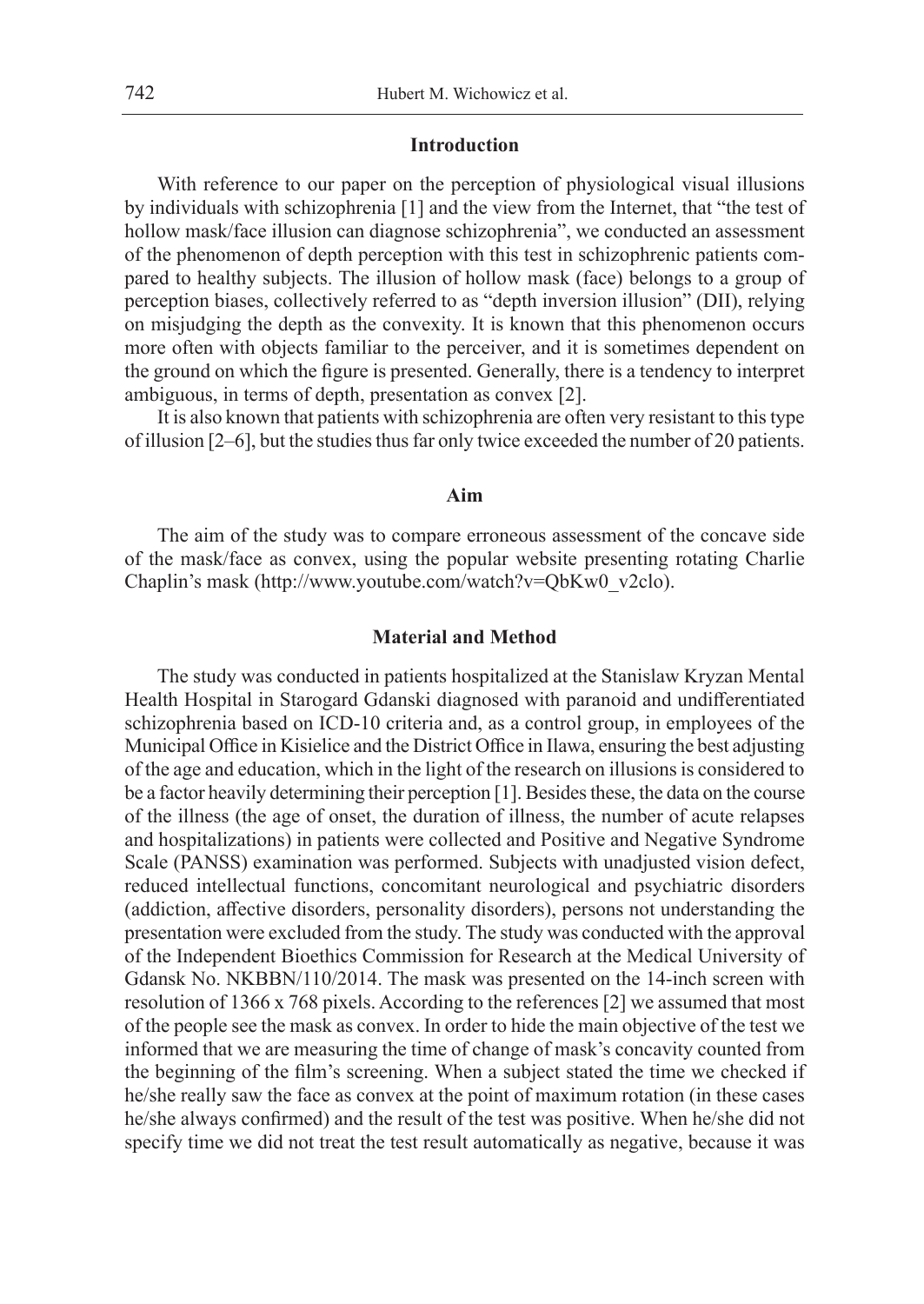sometimes the result of attention disturbances and we verified it more accurately; repeatedly it turned out that at the point of maximum rotation a few subjects saw the mask as convex, without being able to give the time of the perception change due to poor attention span.

The data of both groups are presented in Table 1.

| Table 1. Demographic data of both groups |  |  |  |
|------------------------------------------|--|--|--|
|------------------------------------------|--|--|--|

|                          | Age             | Years of education | Women    |
|--------------------------|-----------------|--------------------|----------|
| Patients $N = 58$        | $42.8 \pm 13.8$ | $12.1 \pm 3.1$     | $N = 19$ |
| $^\circ$ Controls N = 58 | $42.8 \pm 14.6$ | $13.2 \pm 2.9$     | $N = 35$ |

The perception of illusion in both groups is presented in Table 2.

| Table 2. The number of people perceiving the hollow mask illusion |  |  |  |  |
|-------------------------------------------------------------------|--|--|--|--|
|-------------------------------------------------------------------|--|--|--|--|

|                             | <b>Patients</b> | Controls |
|-----------------------------|-----------------|----------|
| Perceiving the illusion     | 41 (71%)        | 53 (91%) |
| Not perceiving the illusion | 17 (29%)        | 5(9%)    |

The difference in distribution is statistically significant (Yates' chi-squared test  $p = 0.0092$ 

Table 3 presents the data on the clinical differences in the group of patients undergoing the illusion and the patients properly perceiving the inverted mask.

|  |  | Table 3. The clinical data of patients perceiving and not perceiving the hollow mask illusion |  |  |  |  |
|--|--|-----------------------------------------------------------------------------------------------|--|--|--|--|
|--|--|-----------------------------------------------------------------------------------------------|--|--|--|--|

|                                               | Perceiving the illusion<br>Mean ± Standard Deviation | Not perceiving the illusion<br>Mean ± Standard Deviation | p (Mann-Witney U) |
|-----------------------------------------------|------------------------------------------------------|----------------------------------------------------------|-------------------|
| Age                                           | $43.4 \pm 15.0$                                      | $41.1 \pm 10.5$                                          | 0.651             |
| Years of education                            | $12.3 \pm 3.4$                                       | $11.8 \pm 2.6$                                           | 0.437             |
| Age at onset                                  | $27.9 \pm 9.9$                                       | $24.2 + 7.7$                                             | 0.194             |
| Episode of schizophrenia                      | $7.5 \pm 9.0$                                        | $12.4 \pm 11.3$                                          | 0.043             |
| Number of hospitalizations                    | $6.7 \pm 9.1$                                        | $10.7 \pm 11.3$                                          | 0.033             |
| <b>PANSS Positive scale</b>                   | $20.7 \pm 5.2$                                       | $19.9 \pm 6.9$                                           | 0.614             |
| <b>PANSS Negative scale</b>                   | $26.4 \pm 5.2$                                       | $26.9 \pm 4.9$                                           | 0.422             |
| <b>PANSS General</b><br>Psychopathology scale | $51.0 \pm 8.2$                                       | $49.1 \pm 11.8$                                          | 0.746             |
| Duration of illness (years)                   | $15.5 \pm 13.8$                                      | $16.9 \pm 12.0$                                          | 0.457             |

As shown in Table 3, patients who correctly perceived concave side mask as its interior, had in their life statistically significantly more relapses and hospitalizations, other clinical data did not differentiate subjects.

According to our knowledge, the presented outcome is hitherto the first in Poland and the second most numerous study of the DII perception. The hollow mask illusion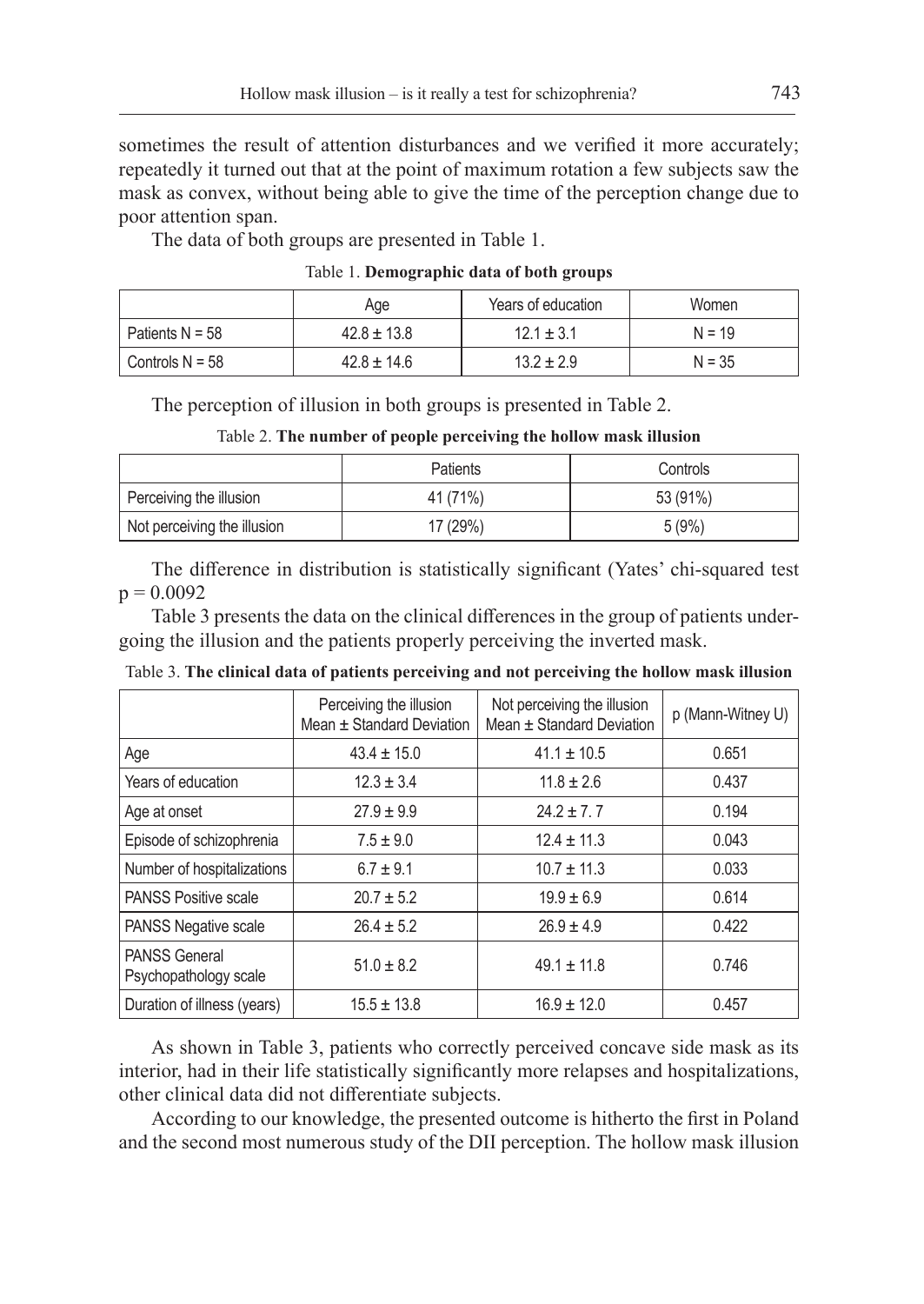is one of the simplest among these illusions and it is sometimes treated as synonymous with DII [3]. However, it has never been precisely presented: how many percent of patients with schizophrenia are concerned. Research usually related to more sophisticated procedures, the results were usually placed as bar charts, and discussion focused on the analysis of differences. The studies usually distinguished the type of perception, e.g., familiar objects vs. seen for the first time, faces vs. objects or landscapes, monocular vs. binocular vision, real objects vs. presentations on the computer screen, considered the theoretical concept of invulnerability of patients using functional magnetic resonance imaging. Typically, stationary objects were preferred, inversion depth achieved by reversing the presentation, this means displaying the left eye image to the right and vice versa. In addition, they were mostly based on small material.

The first study involved only 13patients [6], the further – 20 patients with schizophrenia, 15 healthy individuals and10 with an episode of depression [5]. Then the studies were conducted trying to include other dimensions of visual evaluation of the depth, attention functions or the endocannabinoid system, but the number did not increase (13 patients vs.16 controls [3]; again, 13 with schizophrenia vs. 20 controls and 7 intoxicated with tetrahydrocannabinol [4]; the last one accurately presented the percentage of non-perception of the DII as  $68.7 \pm 5.43\%$  in patients with schizophrenia vs.  $8.7 \pm 2.18\%$  in healthy controls). The latest study (30 patients vs. 25 controls) has examined the procedure of depth perception with additional background [2]. The resistance to illusions was correlated with more hospitalizations in anamnesis, more positive symptoms and less appropriate affect; our study confirmed only the first of these factors. In the most numerous study of D. Koethe et al. (313 people; 81 healthy volunteers and six groups of patients: with the first episode of paranoid schizophrenia: 75 *drug naïve*  and 74 shortly (on average 9 days) treated with antipsychotics, 22 with prodromal state of psychosis, 35 with an episode of major depression, 20 with bipolar affective disorder, 6 with Alzheimer's disease) the depth inversion was, i.a., the state of high risk of psychosis. The researchers have proposed incorporating this type of testing to the battery of neuropsychiatric examination of people suspected of schizophrenia [7].

The limitation of this study is providing dichotomous answers. It has been suggested that with responses graduating the degree of certainty (e.g., "certainly concave", "convex, I guess" etc.) results may be different. However, Keane et al. point out the potential difficulties in this type of evaluations in people with schizophrenia – often ambiguous [2].

### **Conclusions**

Perception disturbances are not core symptoms of schizophrenia and should be treated as additional symptoms. The results on the DII can be linked to disorders of volitional attention (up  $-$  down), and these, in turn, with the dysfunction of the prefrontal cortex [2–6]. Therefore, they fit into potential concepts of pathophysiology of schizophrenia. They are a tool for the experimental evaluation and so far they cannot be used for diagnostic evaluation of individual patients. However, the simplicity of the test argues for a continuation of research. The scope of the research should be